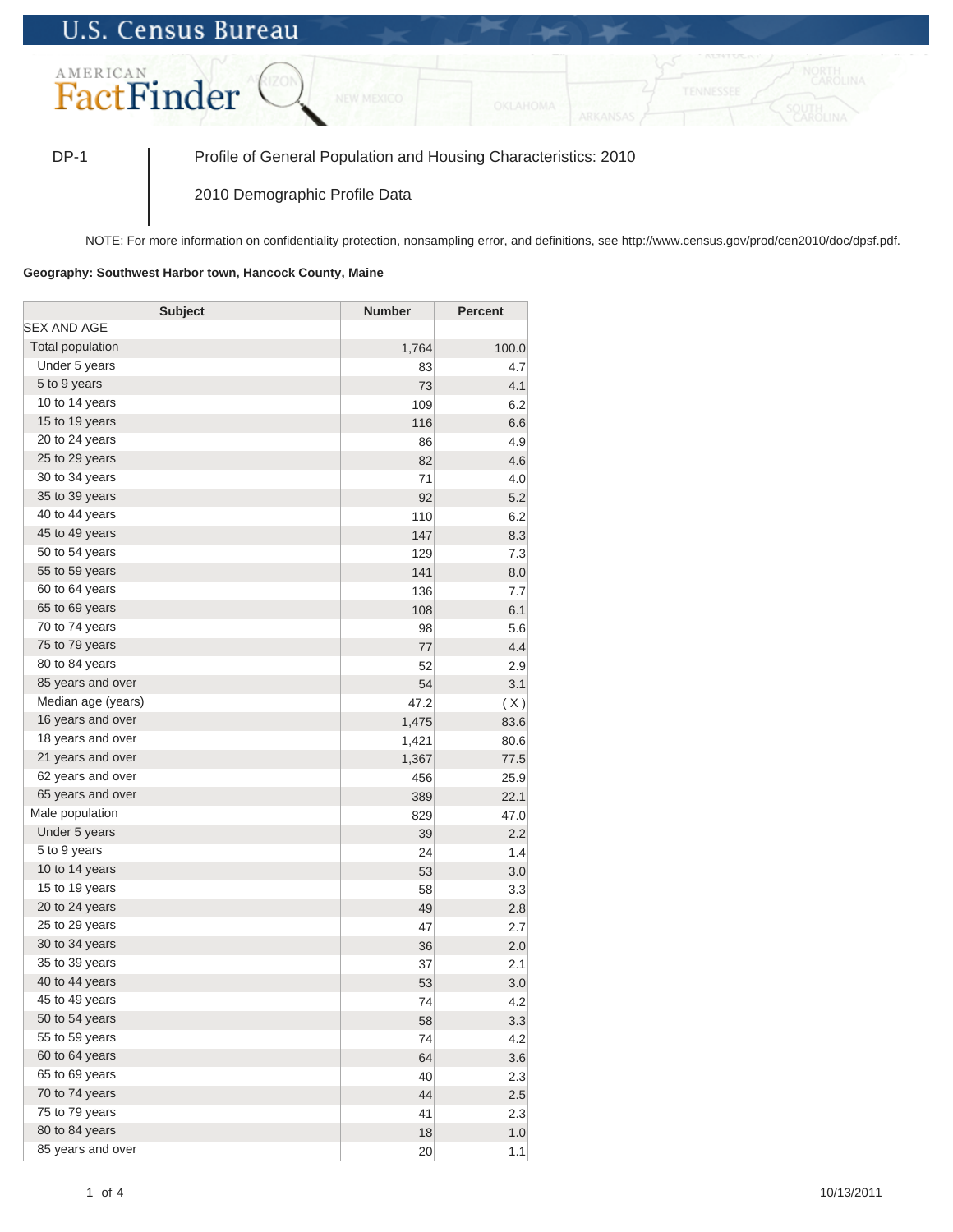| <b>Subject</b>                                      | <b>Number</b> | <b>Percent</b> |
|-----------------------------------------------------|---------------|----------------|
| Median age (years)                                  | 46.2          | (X)            |
| 16 years and over                                   | 699           | 39.6           |
| 18 years and over                                   | 676           | 38.3           |
| 21 years and over                                   | 648           | 36.7           |
| 62 years and over                                   | 193           | 10.9           |
| 65 years and over                                   | 163           | 9.2            |
| Female population                                   | 935           | 53.0           |
| Under 5 years                                       | 44            | 2.5            |
| 5 to 9 years                                        | 49            | 2.8            |
| 10 to 14 years                                      | 56            | 3.2            |
| 15 to 19 years                                      | 58            | 3.3            |
| 20 to 24 years                                      | 37            | 2.1            |
| 25 to 29 years                                      | 35            | 2.0            |
| 30 to 34 years                                      | 35            | 2.0            |
| 35 to 39 years                                      | 55            | 3.1            |
| 40 to 44 years                                      | 57            | 3.2            |
| 45 to 49 years                                      | 73            | 4.1            |
| 50 to 54 years                                      | 71            | 4.0            |
| 55 to 59 years                                      | 67            | 3.8            |
| 60 to 64 years                                      | 72            | 4.1            |
| 65 to 69 years                                      | 68            | 3.9            |
| 70 to 74 years                                      | 54            | 3.1            |
| 75 to 79 years                                      | 36            | 2.0            |
| 80 to 84 years                                      | 34            | 1.9            |
| 85 years and over                                   | 34            | 1.9            |
| Median age (years)                                  | 47.8          | (X)            |
| 16 years and over                                   | 776           | 44.0           |
| 18 years and over                                   | 745           | 42.2           |
| 21 years and over                                   | 719           | 40.8           |
| 62 years and over                                   | 263           | 14.9           |
| 65 years and over                                   | 226           | 12.8           |
| <b>RACE</b>                                         |               |                |
| <b>Total population</b>                             | 1,764         | 100.0          |
| One Race                                            | 1,739         | 98.6           |
| White                                               | 1,717         | 97.3           |
| <b>Black or African American</b>                    | 3             | 0.2            |
| American Indian and Alaska Native                   | 8             | 0.5            |
| Asian                                               | 5             | 0.3            |
| Asian Indian                                        | 3             | 0.2            |
| Chinese                                             | 1             | 0.1            |
| Filipino                                            | 0             | 0.0            |
| Japanese                                            | 1             | 0.1            |
| Korean                                              | 0             | 0.0            |
| Vietnamese                                          | 0             | 0.0            |
| Other Asian [1]                                     | 0             | 0.0            |
| Native Hawaiian and Other Pacific Islander          | 0             | 0.0            |
| Native Hawaiian                                     | 0             | 0.0            |
| Guamanian or Chamorro                               | 0             | 0.0            |
| Samoan                                              | 0             | 0.0            |
| Other Pacific Islander [2]                          | 0             | 0.0            |
| Some Other Race                                     | 6             | 0.3            |
| Two or More Races                                   | 25            | 1.4            |
| White; American Indian and Alaska Native [3]        | 16            | 0.9            |
| White; Asian [3]                                    | 3             | 0.2            |
| White; Black or African American [3]                | 5             | 0.3            |
| White; Some Other Race [3]                          | 0             | 0.0            |
| Race alone or in combination with one or more other |               |                |
| races: [4]                                          |               |                |
| White                                               | 1,742         | 98.8           |
| <b>Black or African American</b>                    | 9             | 0.5            |
| American Indian and Alaska Native                   | 25            | 1.4            |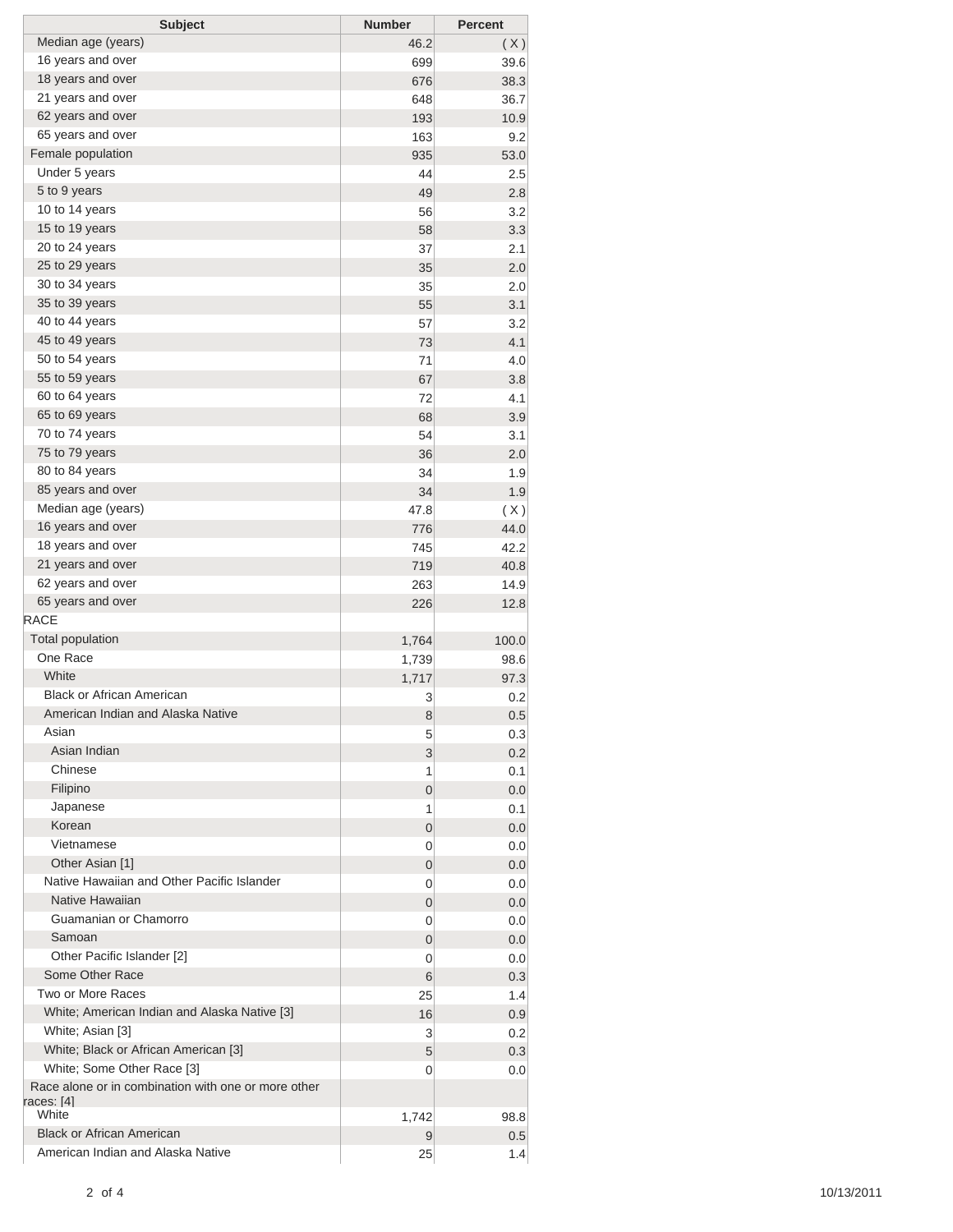| Asian<br>Native Hawaiian and Other Pacific Islander<br>Some Other Race     |                |              |
|----------------------------------------------------------------------------|----------------|--------------|
|                                                                            | 8              | 0.5          |
|                                                                            | 0              | 0.0          |
|                                                                            | 6              | 0.3          |
| HISPANIC OR LATINO                                                         |                |              |
| <b>Total population</b>                                                    | 1,764          | 100.0        |
| Hispanic or Latino (of any race)                                           | 17             | 1.0          |
| Mexican                                                                    | 3              | 0.2          |
| Puerto Rican                                                               | 3              | 0.2          |
| Cuban                                                                      | $\overline{0}$ | 0.0          |
| Other Hispanic or Latino [5]                                               | 11             | 0.6          |
| Not Hispanic or Latino<br>HISPANIC OR LATINO AND RACE                      | 1,747          | 99.0         |
| <b>Total population</b>                                                    |                |              |
| Hispanic or Latino                                                         | 1,764          | 100.0        |
| White alone                                                                | 17             | 1.0          |
| Black or African American alone                                            | 11<br>0        | 0.6<br>0.0   |
| American Indian and Alaska Native alone                                    | 0              | 0.0          |
| Asian alone                                                                | 0              | 0.0          |
| Native Hawaiian and Other Pacific Islander alone                           | $\overline{0}$ | 0.0          |
| Some Other Race alone                                                      | 6              | 0.3          |
| Two or More Races                                                          | 0              | 0.0          |
| Not Hispanic or Latino                                                     | 1,747          | 99.0         |
| White alone                                                                | 1,706          | 96.7         |
| Black or African American alone                                            | 3              | 0.2          |
| American Indian and Alaska Native alone                                    | 8              | 0.5          |
| Asian alone                                                                | 5              | 0.3          |
| Native Hawaiian and Other Pacific Islander alone                           | $\overline{0}$ | 0.0          |
| Some Other Race alone                                                      | 0              | 0.0          |
| Two or More Races                                                          | 25             | 1.4          |
| <b>RELATIONSHIP</b>                                                        |                |              |
| Total population                                                           | 1,764          | 100.0        |
| In households                                                              | 1,756          | 99.5         |
| Householder                                                                | 835            | 47.3         |
| Spouse [6]                                                                 | 369            | 20.9         |
| Child                                                                      | 411            | 23.3         |
| Own child under 18 years                                                   | 321            | 18.2         |
| Other relatives                                                            | 35             | 2.0          |
| Under 18 years                                                             | 14             | 0.8          |
| 65 years and over                                                          | 10             | 0.6          |
| <b>Nonrelatives</b>                                                        | 106            | 6.0          |
| Under 18 years                                                             | 8              | 0.5          |
| 65 years and over                                                          | 6              | 0.3          |
| Unmarried partner                                                          | 71             | 4.0          |
| In group quarters                                                          | 8              | 0.5          |
| Institutionalized population                                               | 0              | 0.0          |
| Male<br>Female                                                             | 0              | 0.0          |
|                                                                            | 0              | 0.0          |
| Noninstitutionalized population<br>Male                                    | 8              | 0.5          |
| Female                                                                     | 6              | 0.3          |
| HOUSEHOLDS BY TYPE                                                         | 2              | 0.1          |
| <b>Total households</b>                                                    |                |              |
|                                                                            | 835            | 100.0        |
|                                                                            | 483            | 57.8         |
| Family households (families) [7]                                           | 186            | 22.3<br>44.2 |
| With own children under 18 years                                           |                |              |
| Husband-wife family                                                        | 369            |              |
| With own children under 18 years                                           | 118            | 14.1         |
| Male householder, no wife present                                          | 30             | 3.6          |
| With own children under 18 years<br>Female householder, no husband present | 15<br>84       | 1.8<br>10.1  |